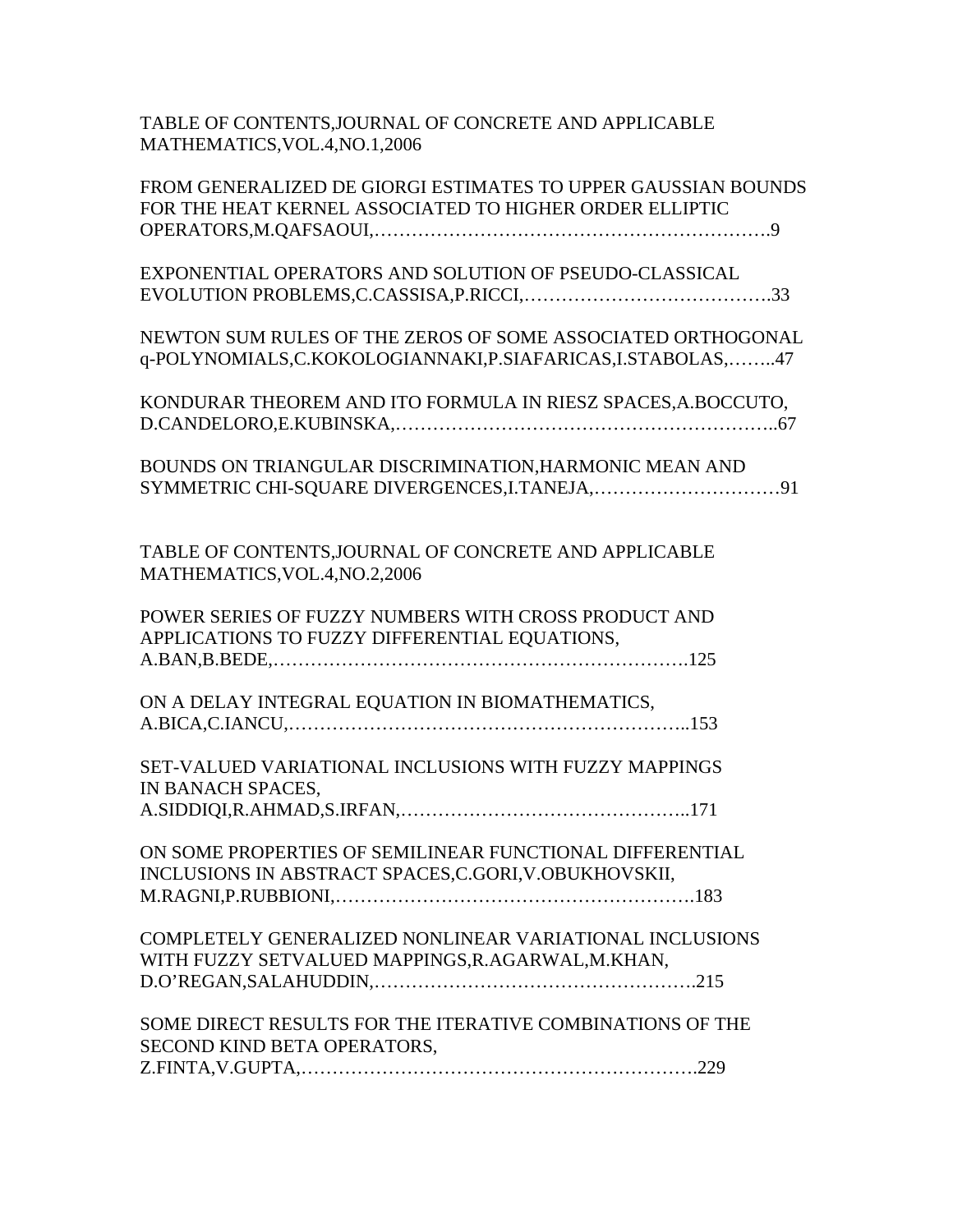| TABLE OF CONTENTS, JOURNAL OF CONCRETE AND APPLICABLE<br>MATHEMATICS, VOL.4, NO.3, 2006                                  |
|--------------------------------------------------------------------------------------------------------------------------|
| ON THE UNIFORM EXPONENTIAL STABILITY OF EVOLUTION FAMILIES<br>IN TERMS OF THE ADMISSIBILITY OF AN ORLICZ SEQUENCE SPACE, |
| GENERALIZED QUASILINEARIZATION TECHNIQUE FOR THE SECOND<br>ORDER DIFFERENTIAL EQUATIONS WITH GENERAL MIXED BOUNDARY      |
| EXISTENCE AND CONSTRUCTION OF FINITE TIGHT FRAMES,                                                                       |
| SEMIGROUPS AND GENETIC REPRESSION, G.FRAGNELLI,291                                                                       |
| THE IRREGULAR NESTING PROBLEM INVOLVING TRIANGLES AND                                                                    |
| WEAK CONVERGENCE AND PROKHOROV'S THEOREM FOR MEASURES IN A                                                               |
| FITTED MESH B-SPLINE COLLOCATION METHOD FOR SOLVING<br>SINGULARLY PERTURBED REACTION-DIFFUSION PROBLEMS,                 |
| A PROCEDURE FOR IMPROVING CONVEXITY PRESERVING QUASI-                                                                    |
|                                                                                                                          |
| TABLE OF CONTENTS, JOURNAL OF CONCRETE AND APPLICABLE<br>MATHEMATICS, VOL.4, NO.4, 2006                                  |
| SPECIAL ISSUE ON "WAVELETS AND APPLICATIONS", EDITED BY GUEST<br>EDITORS D.HONG, Y.SHYR                                  |
|                                                                                                                          |
| AN ORTHOGONAL SCALING VECTOR GENERATING A SPACE C^1 CUBIC                                                                |
| THE EXISTENCE OF TIGHT MRA MULTIWAVELET FRAMES, Q.MO,415                                                                 |
|                                                                                                                          |